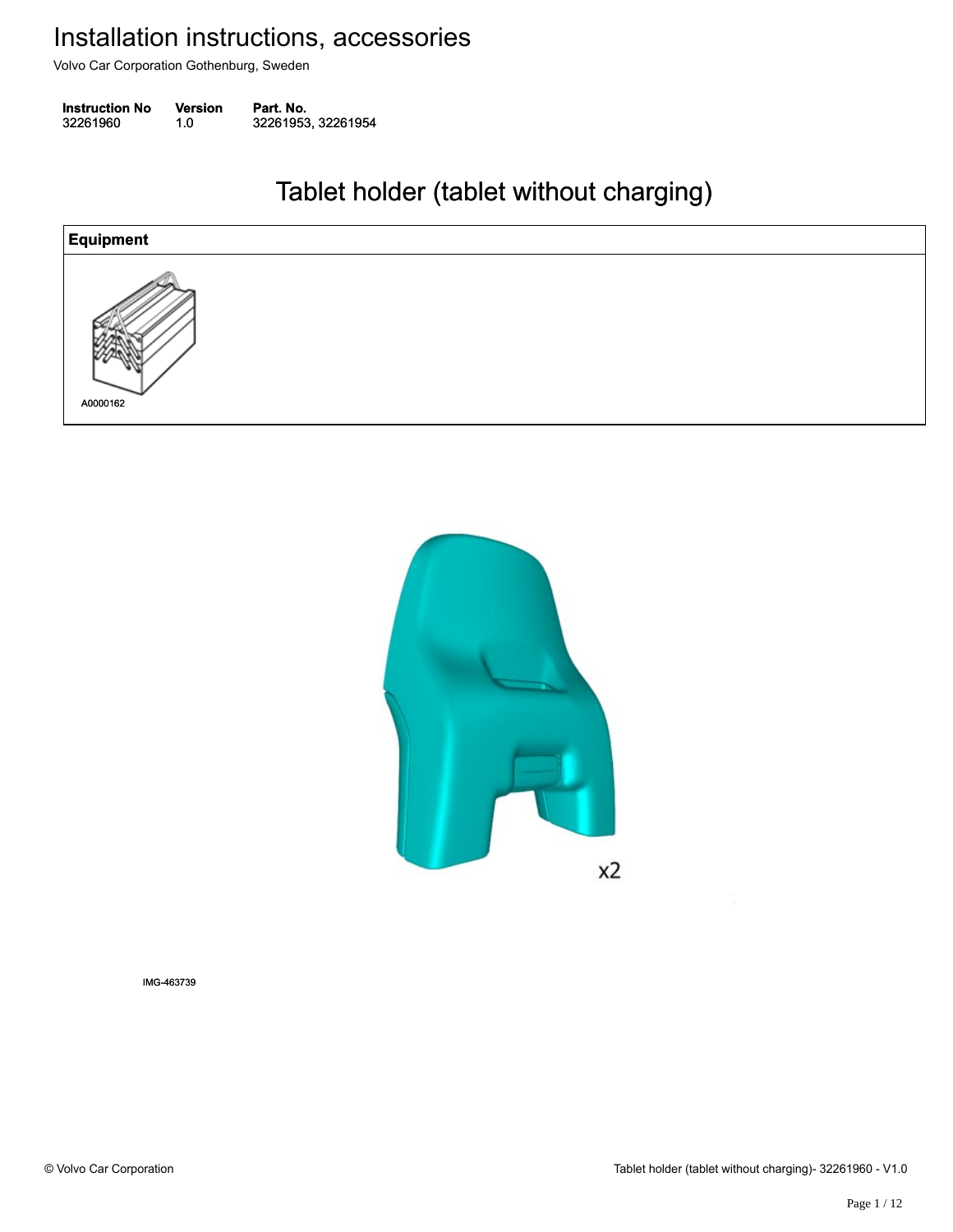Volvo Car Corporation Gothenburg, Sweden

|                      | Information                                                                                                                                                                                                                                                                                                                                                                                                                                                                                                                                                                                                                                                                                          |
|----------------------|------------------------------------------------------------------------------------------------------------------------------------------------------------------------------------------------------------------------------------------------------------------------------------------------------------------------------------------------------------------------------------------------------------------------------------------------------------------------------------------------------------------------------------------------------------------------------------------------------------------------------------------------------------------------------------------------------|
| 1                    | Read through all of the instructions before starting installation.                                                                                                                                                                                                                                                                                                                                                                                                                                                                                                                                                                                                                                   |
|                      | Notifications and warning texts are for your safety and to<br>minimise the risk of something breaking during installation.                                                                                                                                                                                                                                                                                                                                                                                                                                                                                                                                                                           |
|                      | Ensure that all tools stated in the instructions are available<br>before starting installation.                                                                                                                                                                                                                                                                                                                                                                                                                                                                                                                                                                                                      |
|                      | Certain steps in the instructions are only presented in the form of<br>images. Explanatory text is also given for more complicated<br>steps.                                                                                                                                                                                                                                                                                                                                                                                                                                                                                                                                                         |
|                      | In the event of any problems with the instructions or the<br>accessory, contact your local Volvo dealer.                                                                                                                                                                                                                                                                                                                                                                                                                                                                                                                                                                                             |
|                      | <b>Further information</b>                                                                                                                                                                                                                                                                                                                                                                                                                                                                                                                                                                                                                                                                           |
| $\overline{2}$       | There may be parts in the accessories kit that are not needed for<br>this installation.                                                                                                                                                                                                                                                                                                                                                                                                                                                                                                                                                                                                              |
|                      | <b>Color symbols</b>                                                                                                                                                                                                                                                                                                                                                                                                                                                                                                                                                                                                                                                                                 |
| 3<br>5<br>IMG-440436 | Note!<br>This colour chart displays (in colour print and electronic<br>version) the importance of the different colours used in the<br>images of the method steps.<br>1. Used for focused component, the component with<br>which you will do something.<br>2. Used as extra colors when you need to show or<br>differentiate additional parts.<br>3. Used for attachments that are to be removed/installed.<br>May be screws, clips, connectors, etc.<br>4. Used when the component is not fully removed from<br>the vehicle but only hung to the side.<br>5. Used for standard tools and special tools.<br>6. Used as background color for vehicle components.<br>7. Used for accessory components. |
|                      | Removal                                                                                                                                                                                                                                                                                                                                                                                                                                                                                                                                                                                                                                                                                              |
| 4                    | Note!                                                                                                                                                                                                                                                                                                                                                                                                                                                                                                                                                                                                                                                                                                |

The removal steps may contain installation details.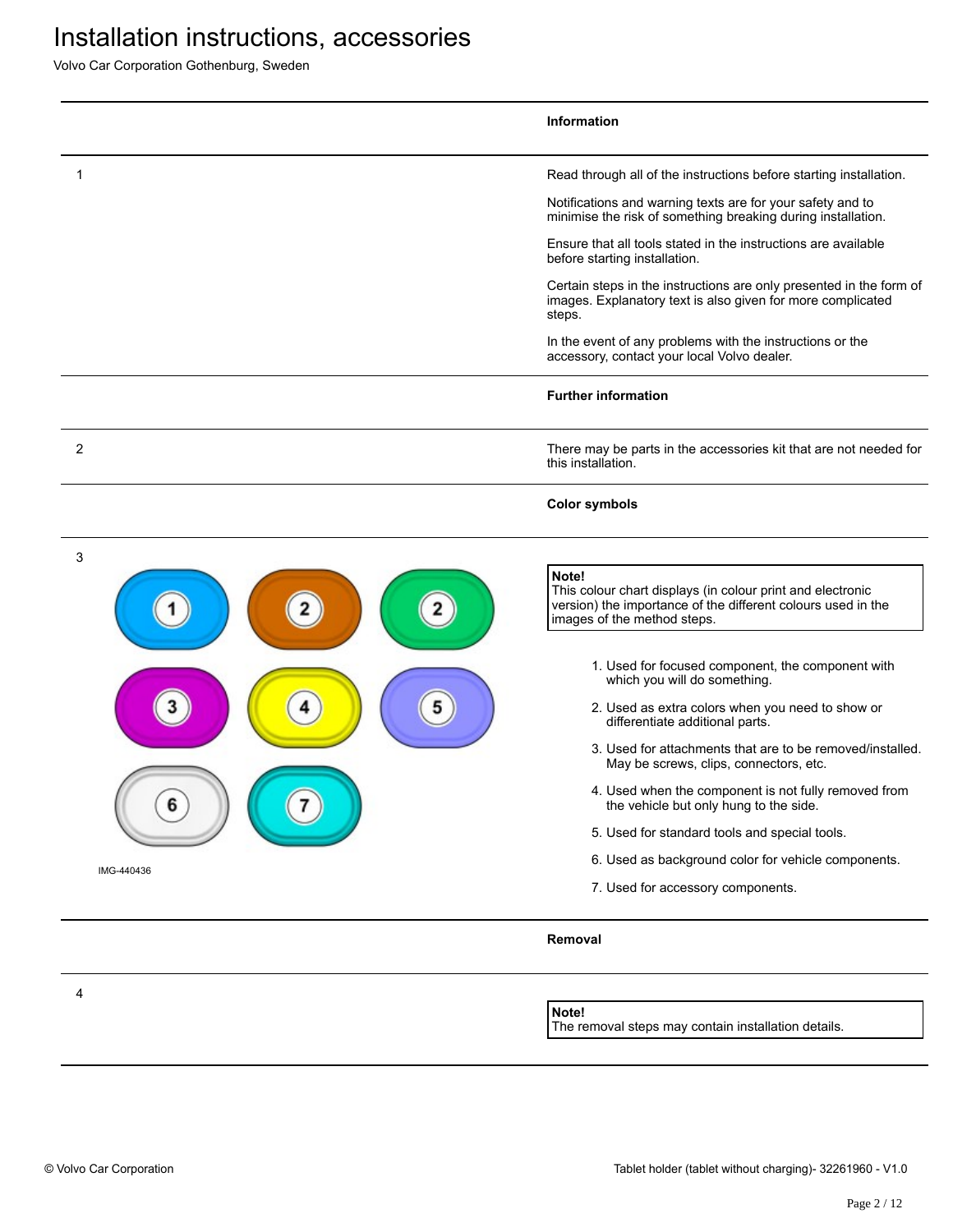Volvo Car Corporation Gothenburg, Sweden



IMG-394535

5



Move marked component forward.

Turn off the ignition.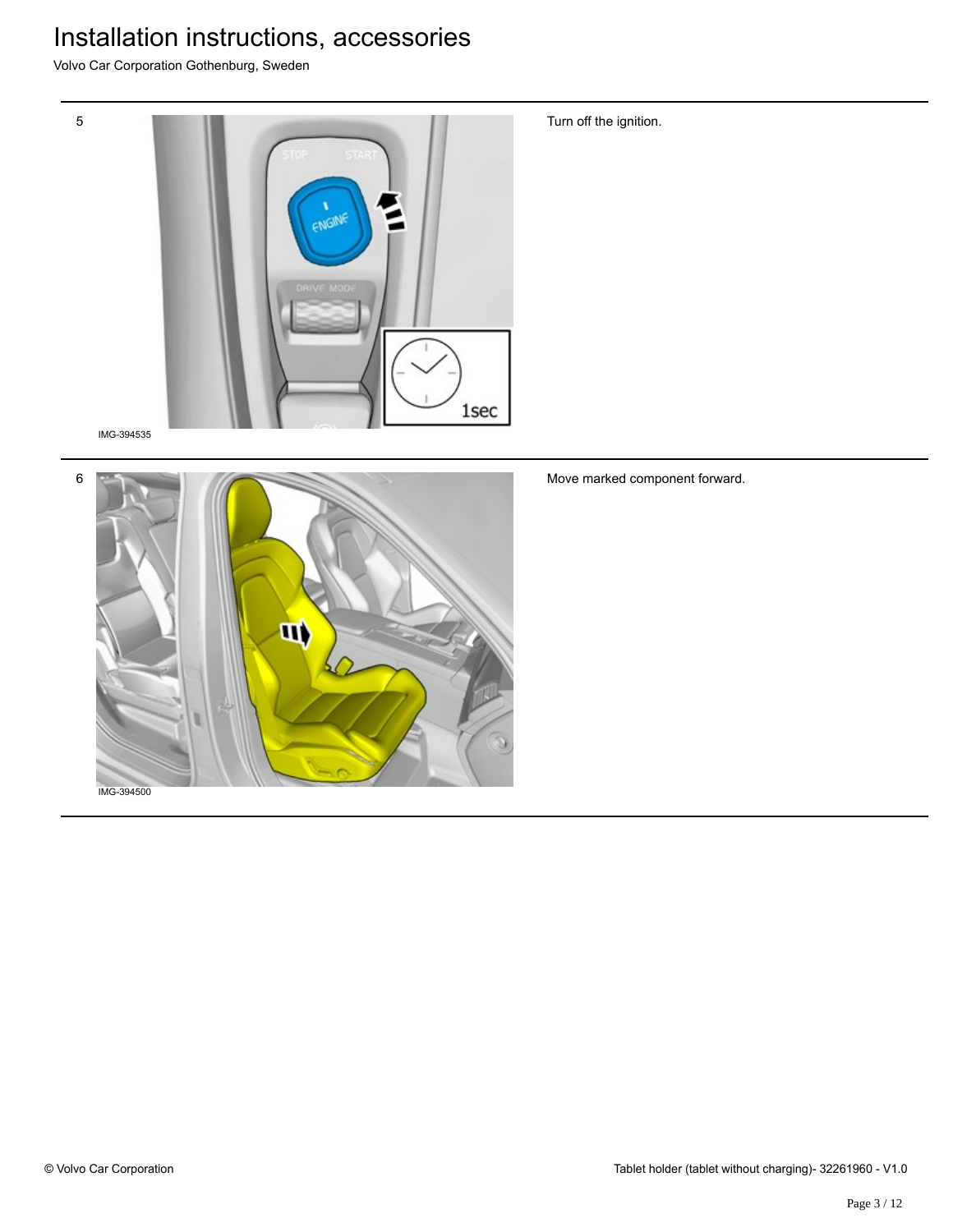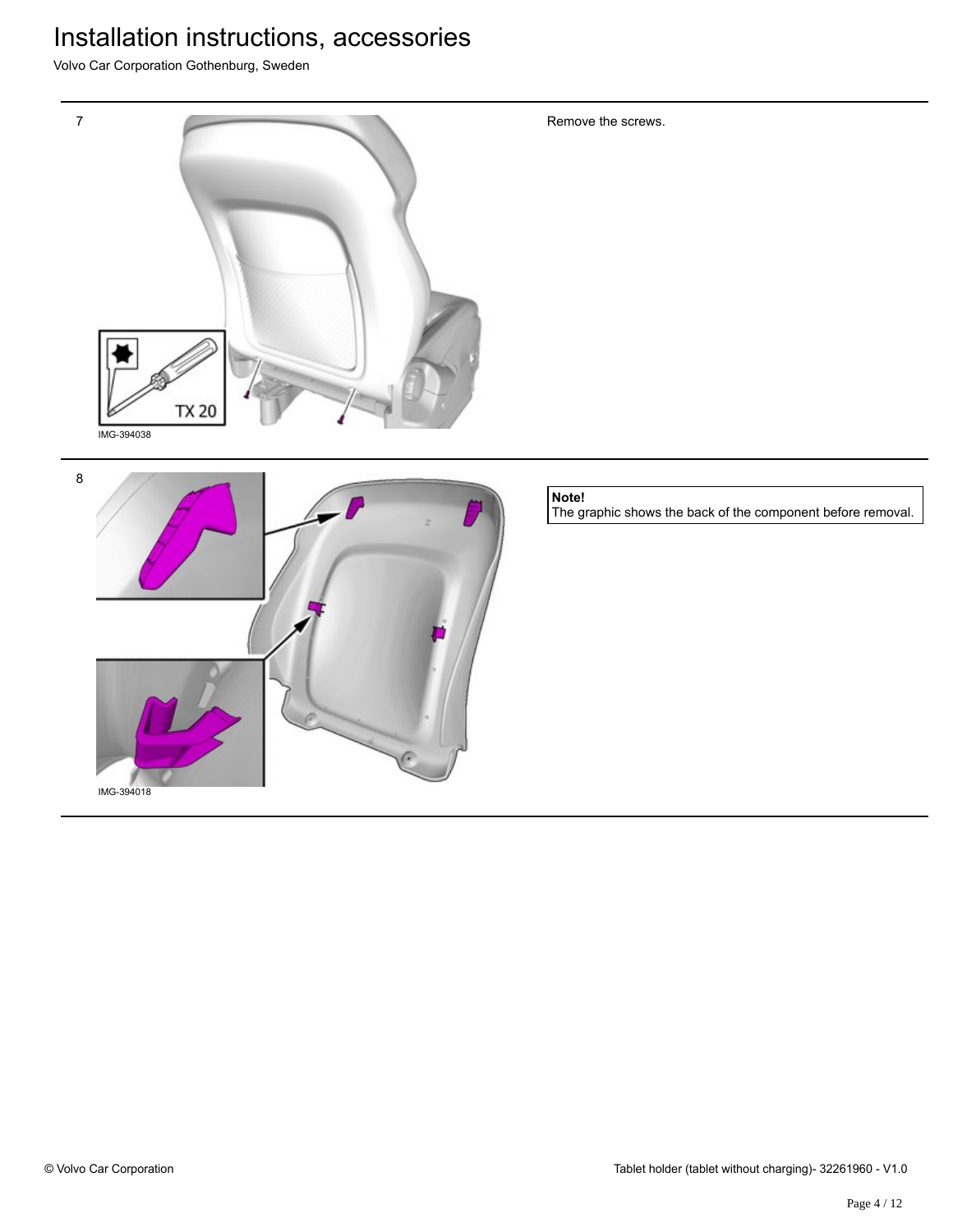Volvo Car Corporation Gothenburg, Sweden



IMG-394056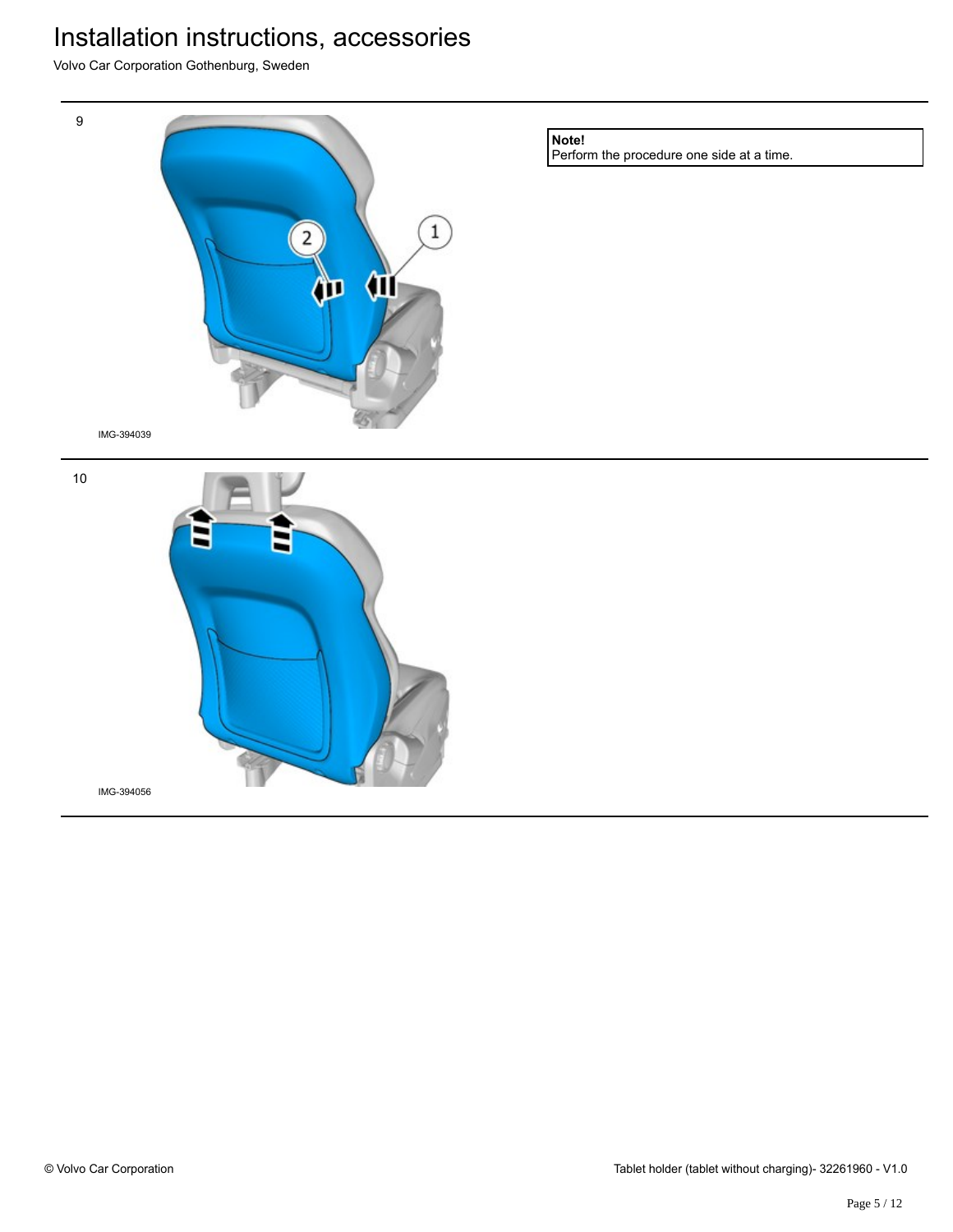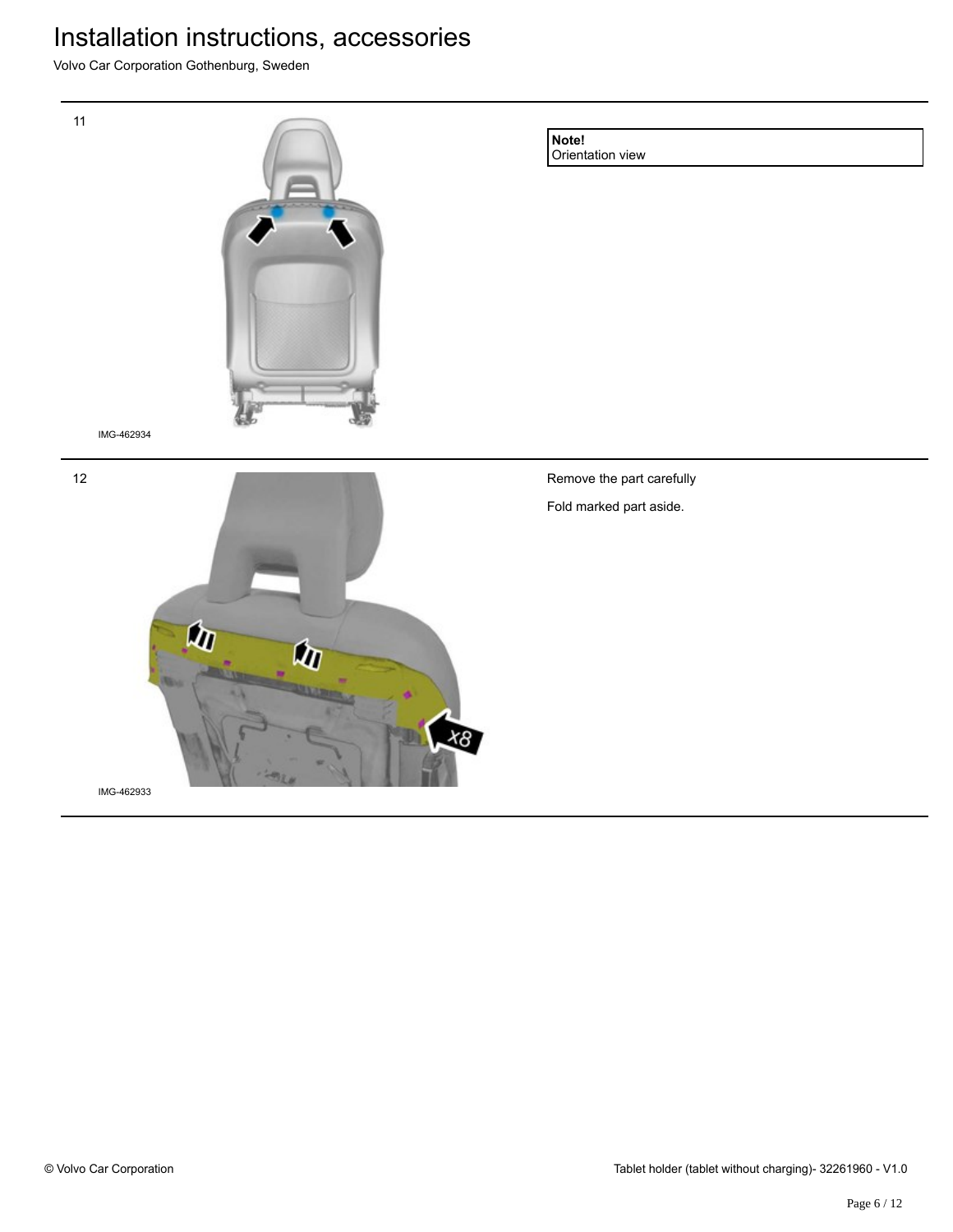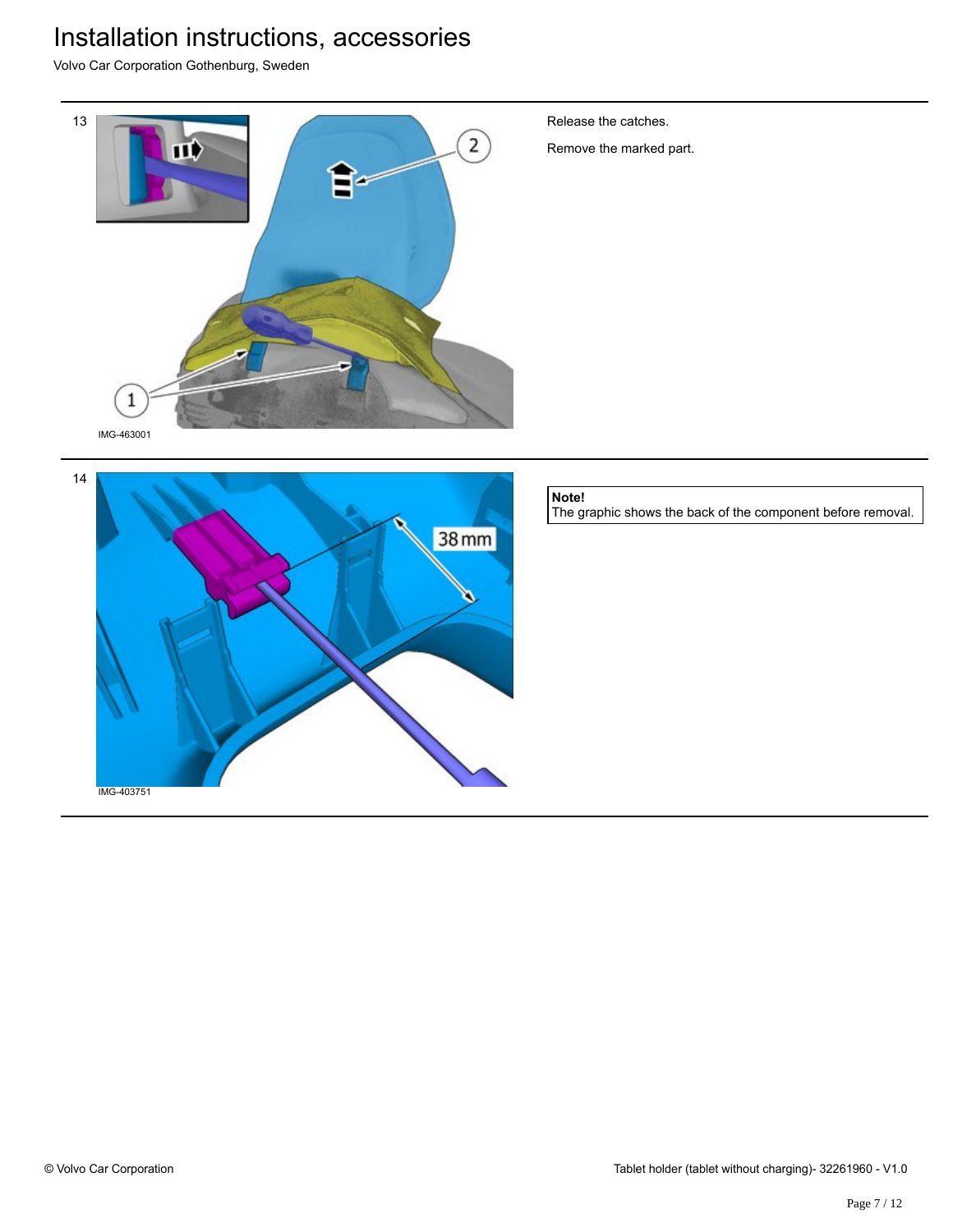Volvo Car Corporation Gothenburg, Sweden



IMG-403745



Remove the marked part.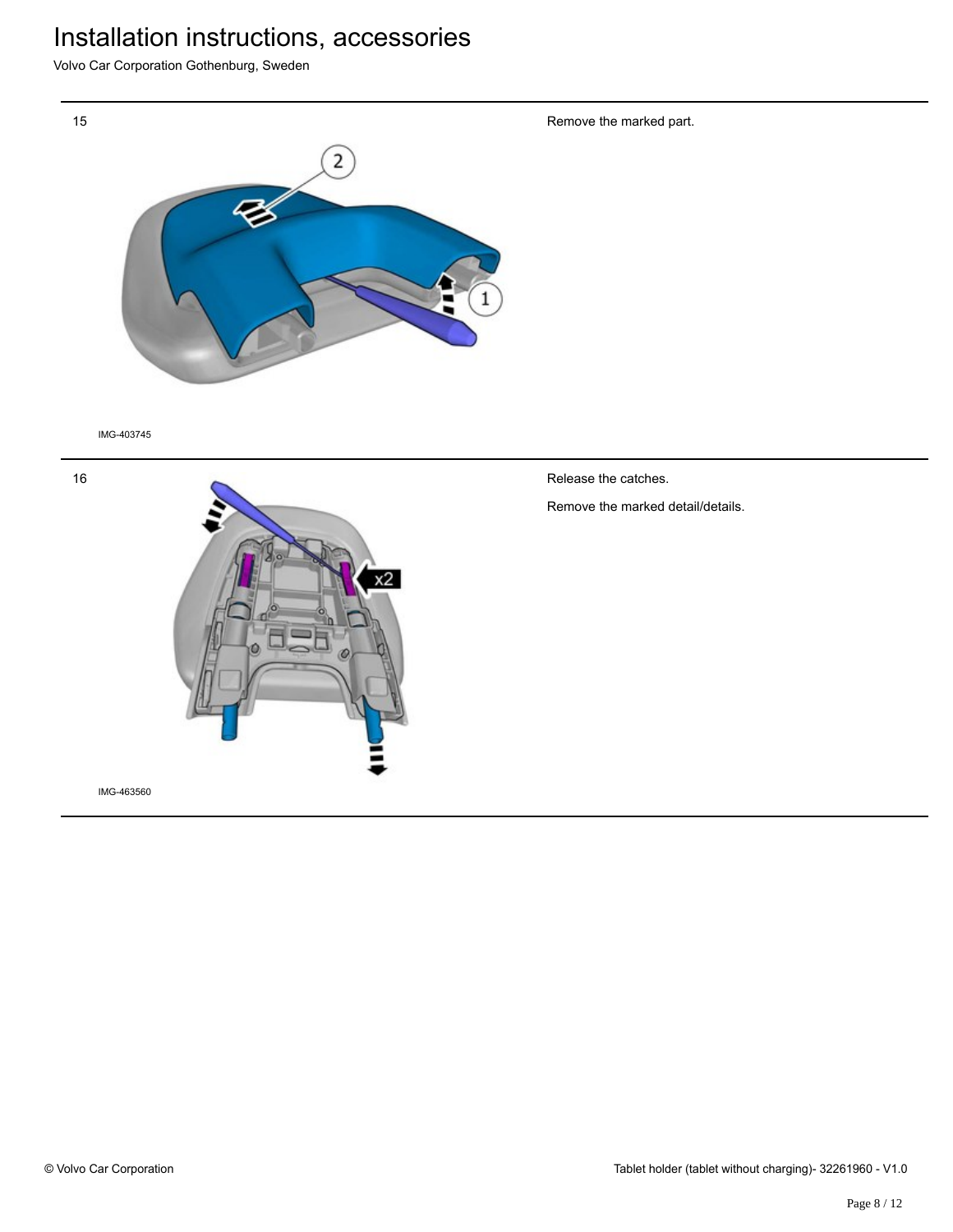Volvo Car Corporation Gothenburg, Sweden



Release the catches.

Remove the marked part.

#### **Accessory installation**

Install component that comes with the accessory kit.

A click confirms that the component is in the correct position.



18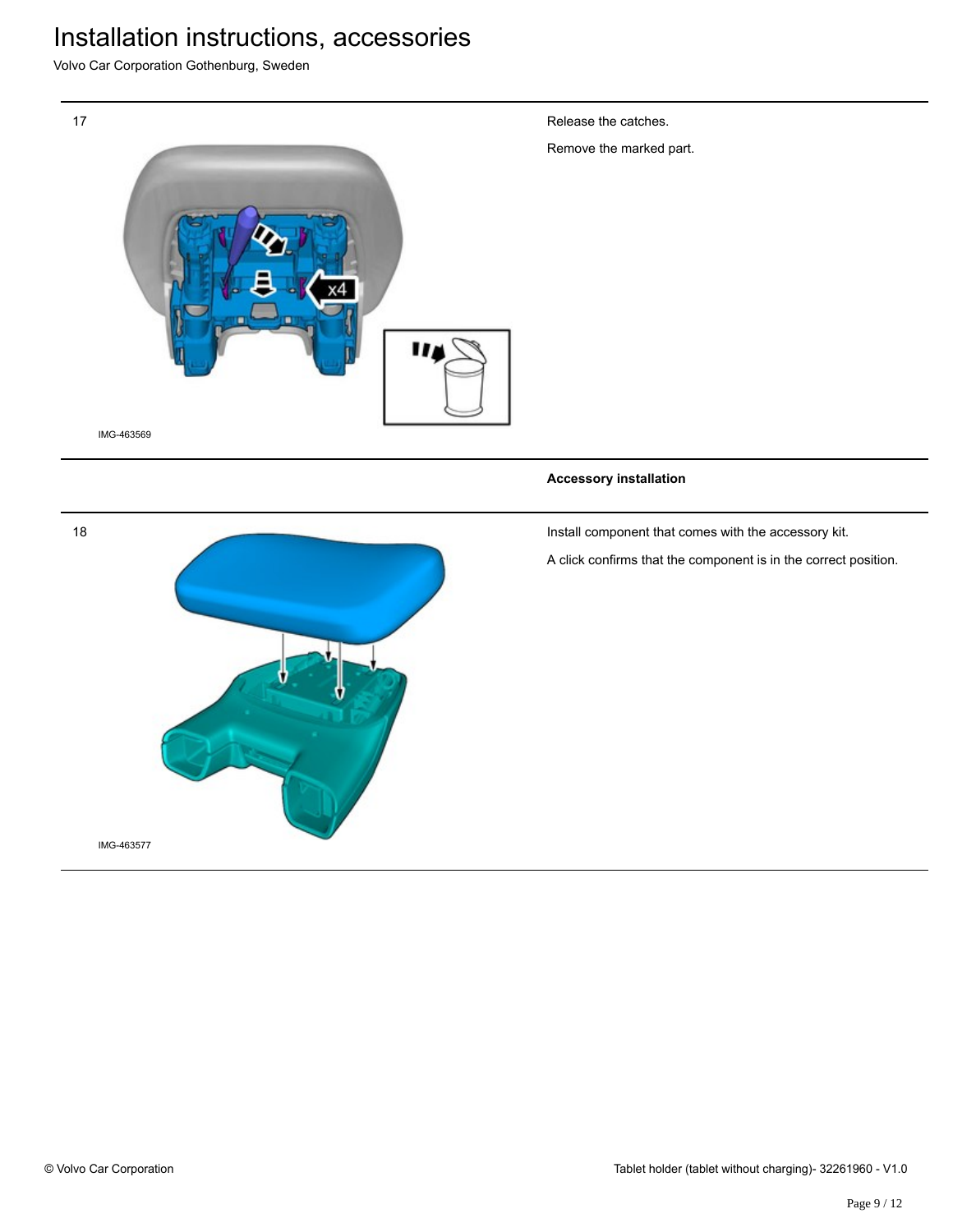Volvo Car Corporation Gothenburg, Sweden







#### **Note!**

The image shows head restraint without cushion.

Adjust the position of the component according to image.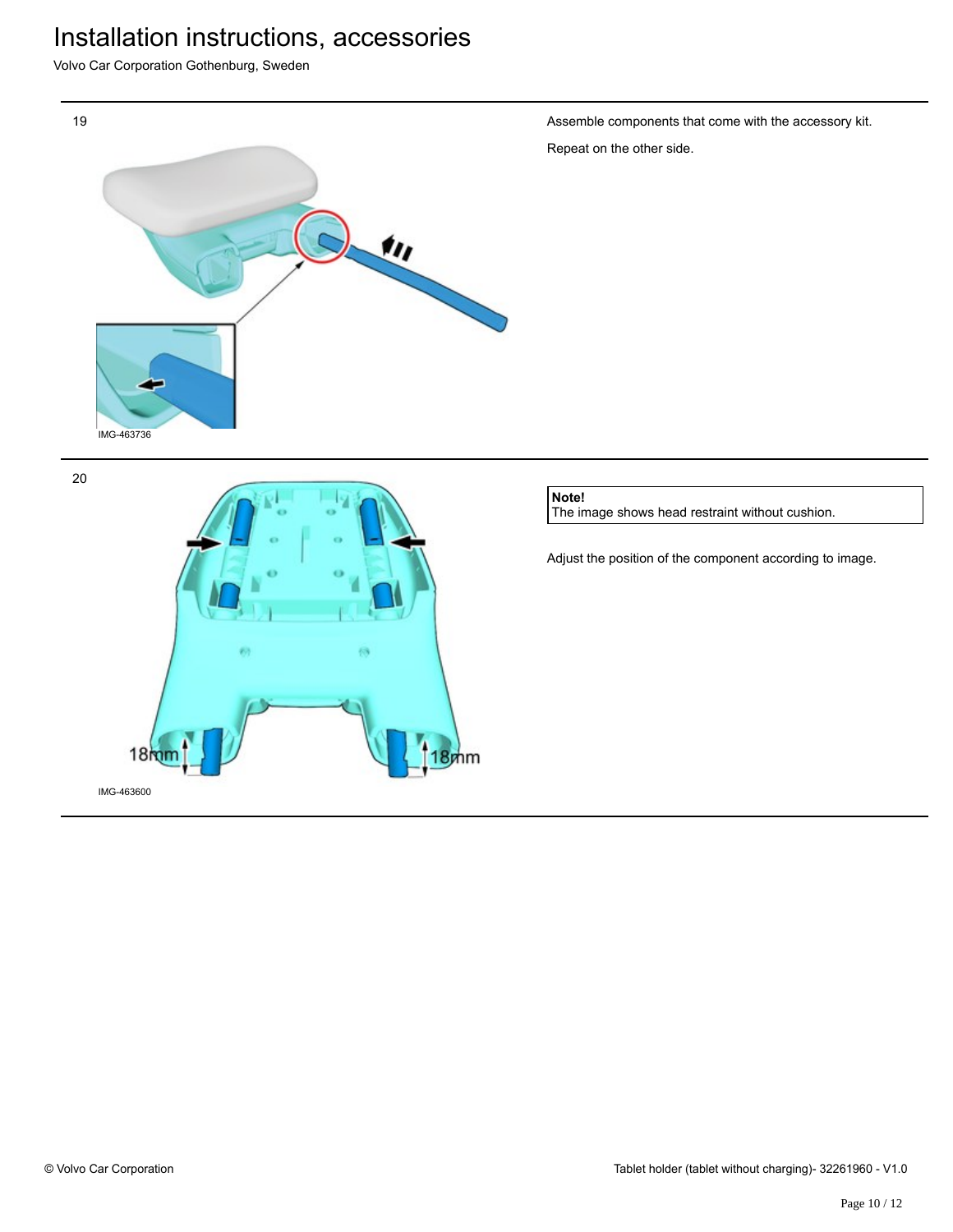